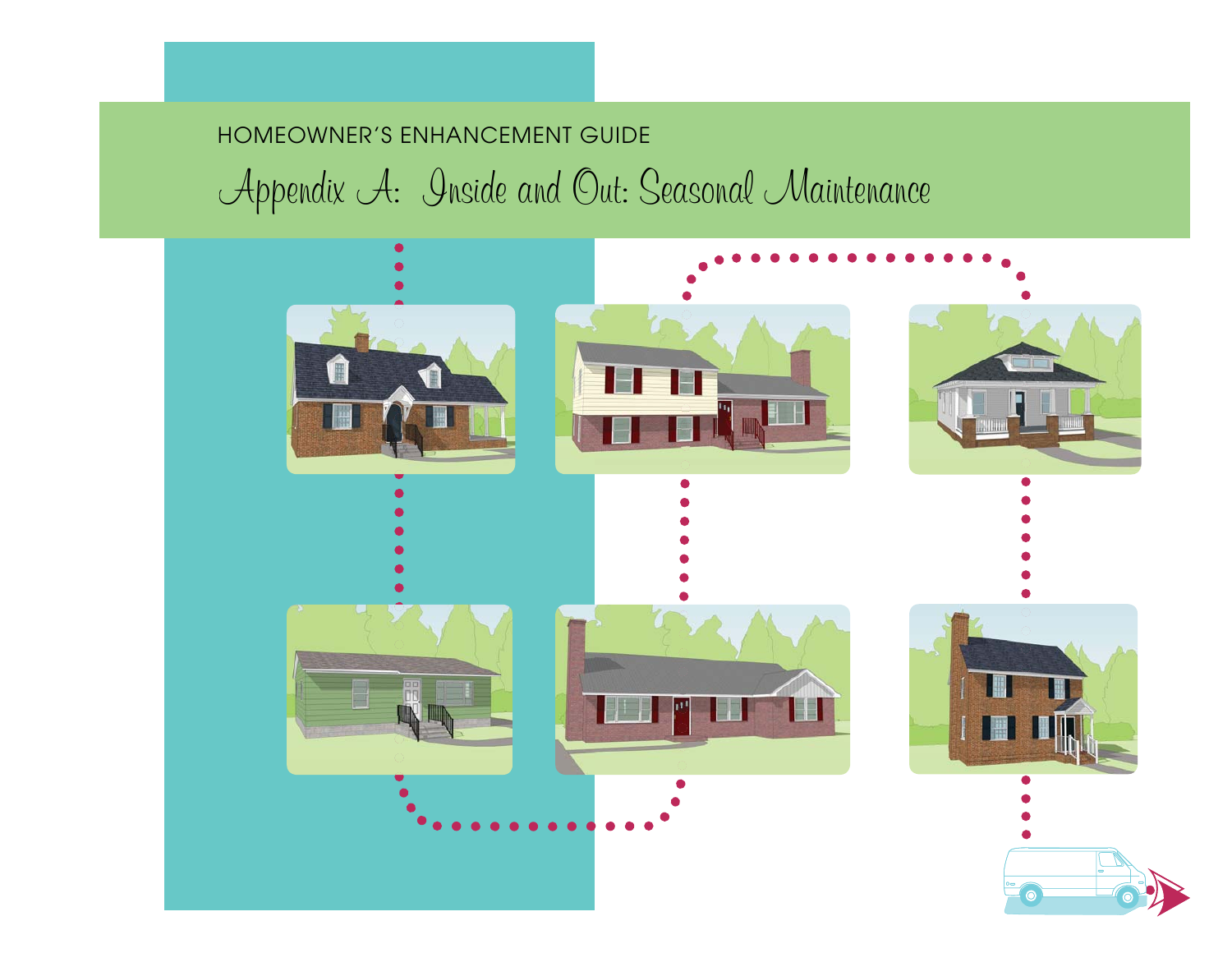## **MAINTENANCE CHECKLISTS**

| Foundation, Walls & Trim                                                                                                                                                           |        |                           |        |           |
|------------------------------------------------------------------------------------------------------------------------------------------------------------------------------------|--------|---------------------------|--------|-----------|
|                                                                                                                                                                                    | Spring | $\overline{\overline{Q}}$ | Annual | As Needed |
| Make sure water drains away from the house                                                                                                                                         |        |                           |        |           |
| Check for unsecured vents and other openings<br>Ensure the foundation vents are sealed                                                                                             |        |                           |        |           |
| and that the crawlspace vapor barrier and<br>insulation are in good condition *                                                                                                    |        |                           |        |           |
| Remove any plant material growing on<br>the foundation                                                                                                                             |        |                           |        |           |
| Inspect siding and wood surfaces<br>Look for staining, wavy<br>appearance, chalking, damage,<br>mold/mildew growth<br>Look for sign of rust, rot and<br>$\bullet$<br>insect damage |        |                           |        |           |
| Repair open joints<br>Repaint wood surfaces every 5-10 years                                                                                                                       |        |                           |        |           |

\* Contact a professional before closing vents if your home has pre-existing standing water issues.

**122**



## Doons & Windows

|                                                                                                                   | Spring | 휴 | Annua | As Needec |
|-------------------------------------------------------------------------------------------------------------------|--------|---|-------|-----------|
| Look for signs of leaks and rot at window and<br>door sills and check that weatherstripping<br>provides good seal |        |   |       |           |
| Look for broken glass, loose panes and whether<br>glazing, stops and putty are secure                             |        |   |       |           |
| Clean windows and repair screens as needed                                                                        |        |   |       |           |
| Check operation of doors and windows<br>Ensure that weep holes in metal                                           |        |   |       |           |
| windows and/or storm windows<br>are open<br>Lubricate and repair                                                  |        |   |       |           |

For more information on leaks and weather stripping, see Chapter 9, Going Green: Save Energy, Water and Money

## **FOR INFORMATION ON LEAD-BASED PAINT**

Visit the Department of Housing and Urban Development's website:

**www.hud.gov/offices/lead/healthyhomes/lead.cfm**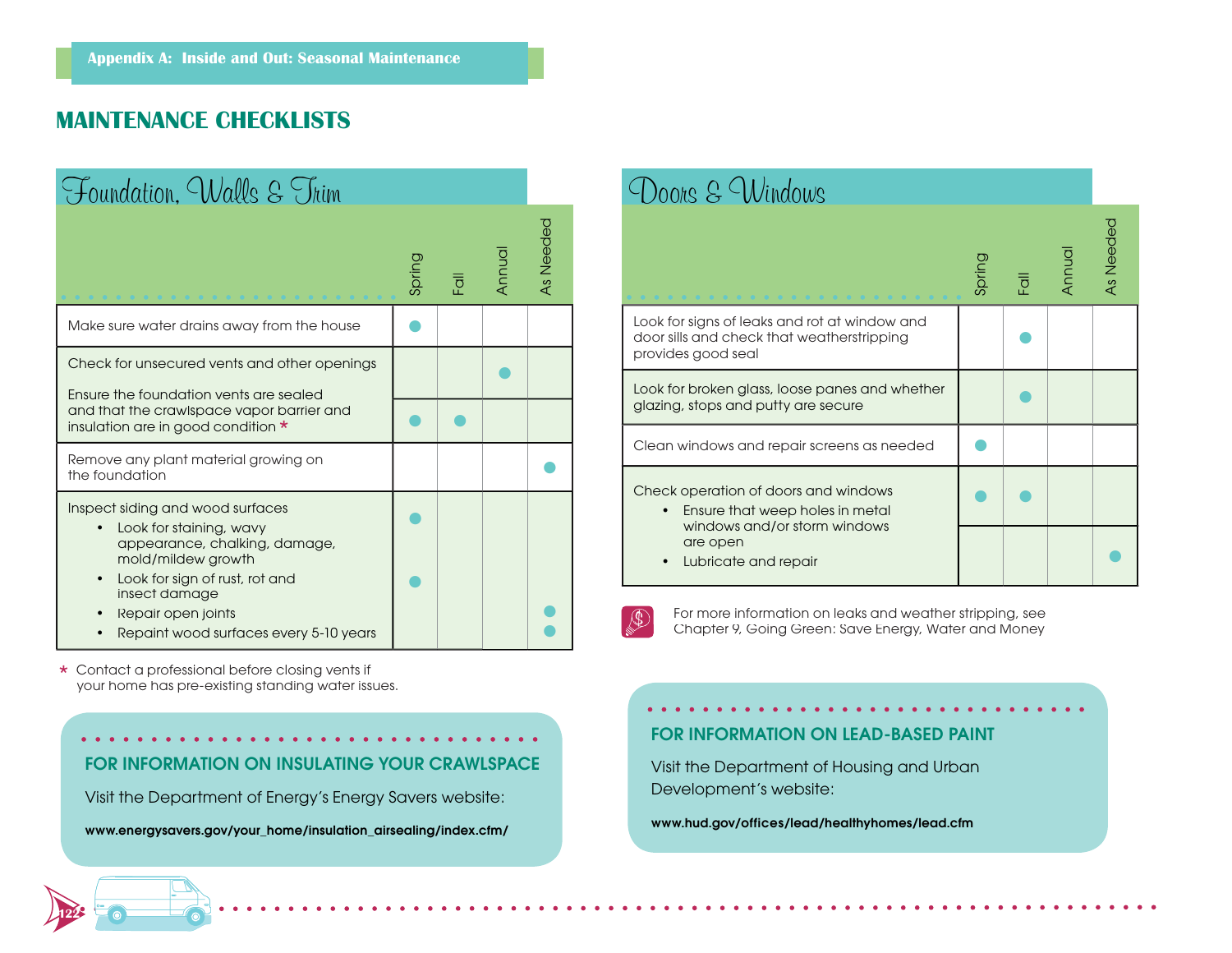| Roof, Gutters & Chimneys                                                                                                                                                                                                                                                                                         |        |                             |        |           |
|------------------------------------------------------------------------------------------------------------------------------------------------------------------------------------------------------------------------------------------------------------------------------------------------------------------|--------|-----------------------------|--------|-----------|
|                                                                                                                                                                                                                                                                                                                  | Spring | $\overline{\overline{Q}}$ . | Annual | As Needed |
| Inspect condition of roof                                                                                                                                                                                                                                                                                        |        |                             |        |           |
| Look for warping, severe wear, cracking,<br>lumps, curling, decay, loose, broken, or<br>missing material<br>Check for loose or missing<br>٠                                                                                                                                                                      |        |                             |        |           |
| flashing around vents, chimney,<br>and other openings                                                                                                                                                                                                                                                            |        |                             |        |           |
| Inspect chimney for signs for sagging, leaning,<br>or bowing                                                                                                                                                                                                                                                     |        |                             |        |           |
| Check brick and mortar for condition                                                                                                                                                                                                                                                                             |        |                             |        |           |
| Have chimney(s) inspected and cleaned                                                                                                                                                                                                                                                                            |        |                             |        |           |
| Clean and inspect gutters and downspouts<br>Look for signs of rust<br>Make sure there are no holes.<br>blockages, or disconnected<br>components<br>Check that gutters are sloped to<br>٠<br>prevent standing water<br>Ensure that splashblocks are<br>properly placed to direct moisture<br>away from foundation |        |                             |        |           |

Crawl Spaces, Sheds & Attics

|                                                                                     | Spring | $\overline{\overline{Q}}$ | Annua | As Needed |
|-------------------------------------------------------------------------------------|--------|---------------------------|-------|-----------|
| Ensure that insulation is in place                                                  |        |                           |       |           |
| Check that fans exhaust to outdoors<br>and that all ductwork connections are secure |        |                           |       |           |
| Check operation of garage door safety shut-off                                      |        |                           |       |           |
| Check for signs of water damage                                                     |        |                           |       |           |
| Look for signs of infiltration by insects,<br>bats, or rodents                      |        |                           |       |           |

**123**

 $\star$  Contact a professional for help with this task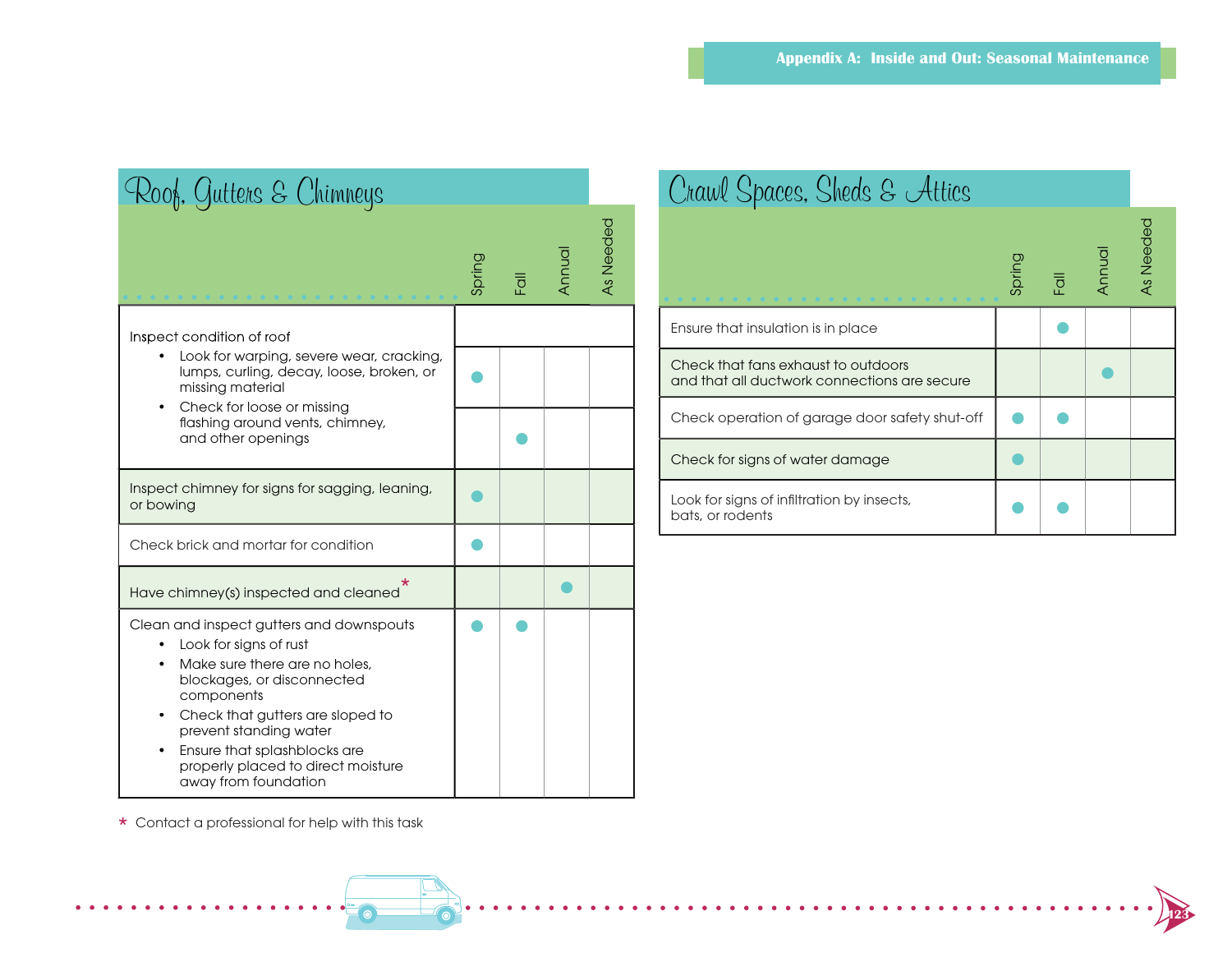## **MAINTENANCE CHECKLISTS, continued**

| Heating & Cooling                                                                                       |        |                           |        |           |
|---------------------------------------------------------------------------------------------------------|--------|---------------------------|--------|-----------|
|                                                                                                         | Spring | $\overline{\overline{Q}}$ | Annual | As Needec |
| Schedule inspection for central air/heat system                                                         |        |                           |        |           |
| Clean or replace filters                                                                                |        |                           |        |           |
| Vacuum air registers/return air vents/radiators                                                         |        |                           |        |           |
| Clean outdoor air intakes and screens/louvers<br>for gas-fired heat systems                             |        |                           |        |           |
| Remove debris from around mechanical<br>equipment such as heat pumps to ensure that<br>air flows freely |        |                           |        |           |
| Clean A/C coils and floor drains or pans                                                                |        |                           |        |           |
| Remove or cover window A/C units                                                                        |        |                           |        |           |

 $\star$  Contact a professional for help with this task

### **HOW LONG WILL IT LAST?**

**124**

To find the average life expectancy of materials, systems, and appliances, visit:

**www.demesne.info/Home-Maintenance/Appliance-Life-Expectancy.htm**

| pliances                                      |        |             |        |           |
|-----------------------------------------------|--------|-------------|--------|-----------|
|                                               | Spring | <b>Foll</b> | Annual | As Needed |
| Clean kitchen range hood screens              |        |             |        |           |
| Clean dryer vents and screens                 |        |             |        |           |
| Clean exhaust fans outlets and screens        |        |             |        |           |
| Clean dehumidifier coils and check operations |        |             |        |           |
| Replace filters                               |        |             |        |           |

### **OPEN THE DAMPER?**

Leave the fireplace damper open in the spring and summer to improve ventilation. Close it when you turn on the air-conditioning.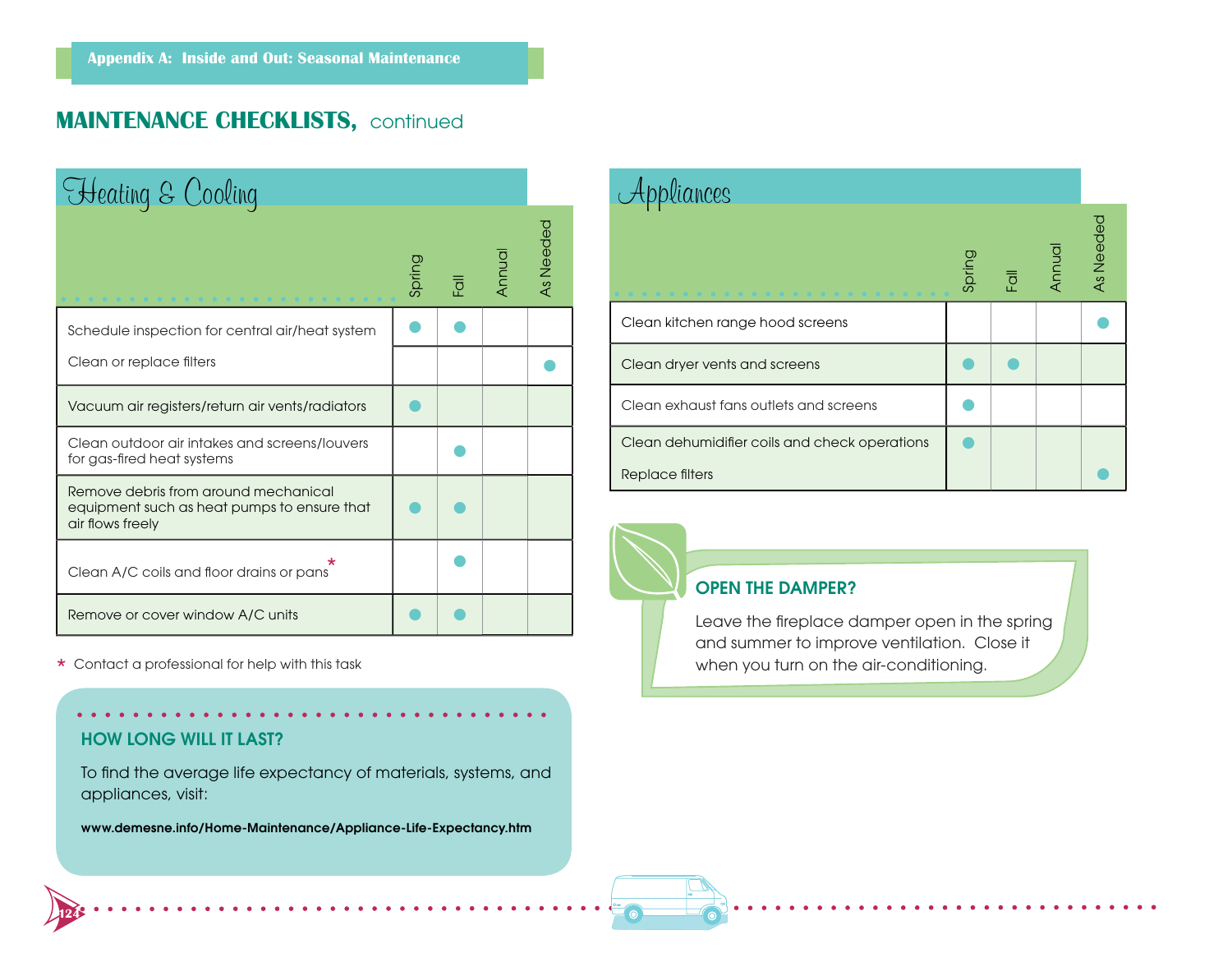| Pathways, Driveways & Lighting                          |        |                           |        |                  |
|---------------------------------------------------------|--------|---------------------------|--------|------------------|
|                                                         | Spring | $\overline{\overline{Q}}$ | Annual | <b>As Needed</b> |
| Inspect pathways for uneven surfaces and<br>sharp edges |        |                           |        |                  |
| Seal cracks in sidewalks and driveways                  |        |                           |        |                  |
| Ensure outdoor lights are working properly              |        |                           |        |                  |
| Replace bulbs and reset timers                          |        |                           |        |                  |

| Decks & Fences                                                                   |        |                           |        |                  |
|----------------------------------------------------------------------------------|--------|---------------------------|--------|------------------|
|                                                                                  | Spring | $\overline{\overline{0}}$ | Annual | <b>As Needed</b> |
| Inspect for signs of rot or insect damage, loose<br>boards, and projecting nails |        |                           |        |                  |
| Seal deck                                                                        |        |                           |        |                  |

| Plumbing & Electrical                                                   |        |      |       |           |
|-------------------------------------------------------------------------|--------|------|-------|-----------|
|                                                                         | Spring | Foll | Annua | As Needec |
| Check washing machine and dishwasher hoses<br>for leaks                 |        |      |       |           |
| Check refrigerator drip pan - icemaker<br>connections                   |        |      |       |           |
| Check traps and drains under sinks, tubs, and<br>showers for leaks      |        |      |       |           |
| Check toilet supply/shut-off valve                                      |        |      |       |           |
| Check shower-tub surrounds for leaks                                    |        |      |       |           |
| Check hot water heater for leaks<br>Drain 2 gallons of water from water |        |      |       |           |
| heater to remove sediment from bottom<br>of tank                        |        |      |       |           |
| Check water main/meter for leaks or sweating                            |        |      |       |           |
| Drain exterior faucets, hoses, and<br>sprinkling systems                |        |      |       |           |
| Clean any outdoor drains                                                |        |      |       |           |
| Test ground fault interrupter (GFI) outlets                             |        |      |       |           |
| Check smoke and carbon monoxide alarms,<br>and replace batteries        |        |      |       |           |

**125**

 $\begin{array}{ccccccccccccc} \bullet & \bullet & \bullet & \bullet & \bullet & \bullet \end{array}$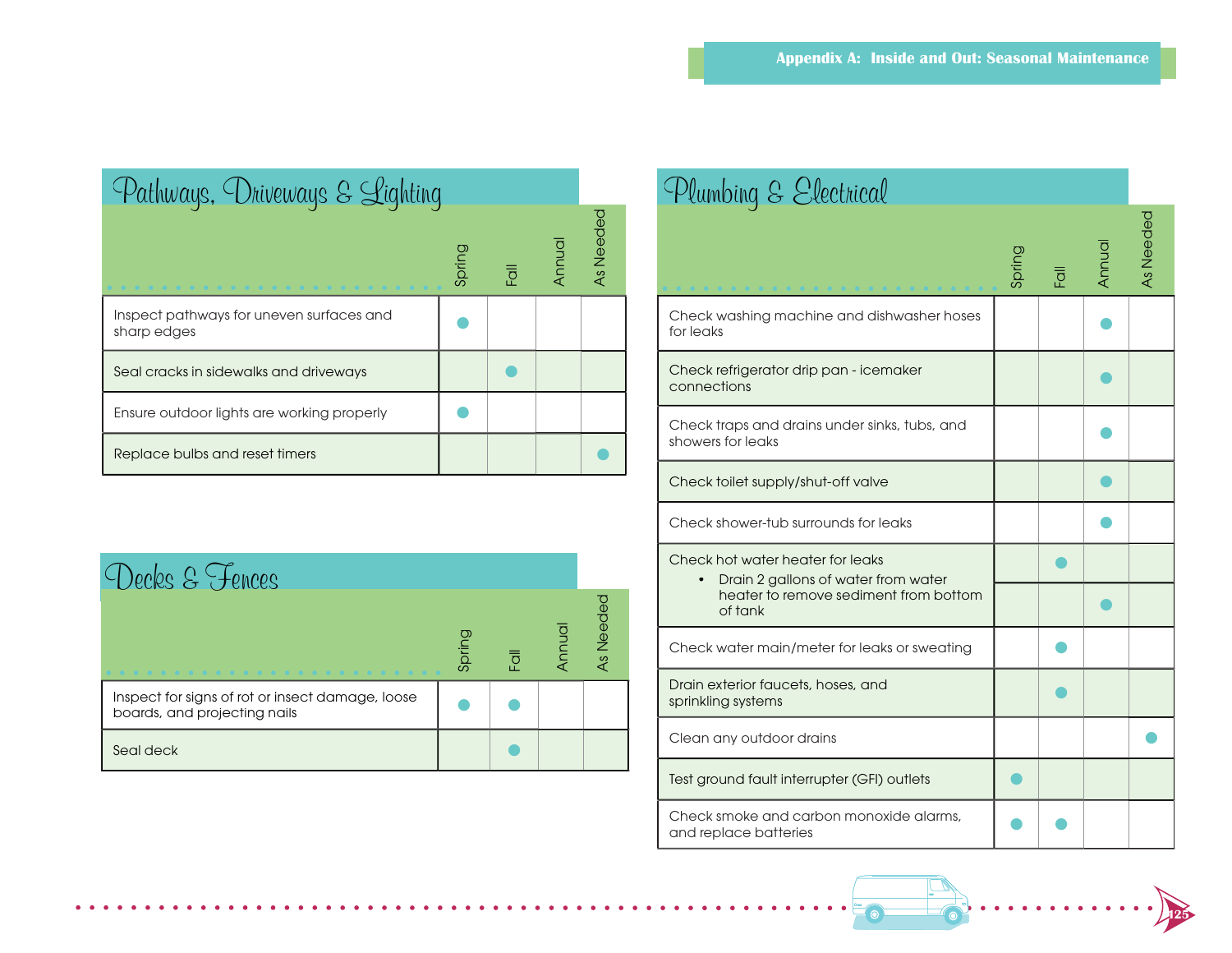### **Appendix A: Inside and Out: Seasonal Maintenance**

**126**

|        | SIMPLE IDEAS FOR HOME SECURITY AND SAFETY                                                                                                                                                          |
|--------|----------------------------------------------------------------------------------------------------------------------------------------------------------------------------------------------------|
| \$0    | Don't hide keys outside.                                                                                                                                                                           |
|        | <b>Don't</b> leave tools and ladders in your yard. They may come in handy for<br>a would-be burglar.                                                                                               |
|        | <b>Don't</b> post notes to friends or family members on the outside of your house.<br>This information may be read by someone for whom it was not intended and<br>compromise your security.        |
|        | When you are away, have someone you trust pick-up your mail every day or have<br>the post office stop delivery until you return.<br>The same goes for newspapers and any other regular deliveries. |
|        | <b>Use</b> window locks on all first floor windows.                                                                                                                                                |
| \$     | <b>Purchase</b> deadbolt locks for all doors.<br>Don't forget the garage and any sliding glass doors.                                                                                              |
|        | Consider placing a peephole in your front door if you cannot readily see<br>who is standing there.                                                                                                 |
| \$\$   | Install motion detector lights.<br>One at the front of the house and one at the rear.                                                                                                              |
|        | <b>Ensure</b> that there are properly functioning smoke detectors on each floor<br>including the attic.                                                                                            |
|        | <b>Install</b> carbon monoxide detectors, especially if you have<br>oil or gas heat.                                                                                                               |
|        | <b>Place</b> fire extinguishers in the kitchen and near any fireplace.                                                                                                                             |
| \$\$\$ | Consider an alarm system not only for your protection but it may lower<br>your homeowner's insurance premium.                                                                                      |

. . . . . . . . . . . . . .



A home alarm can provide piece of mind when you are at work or on vacation.

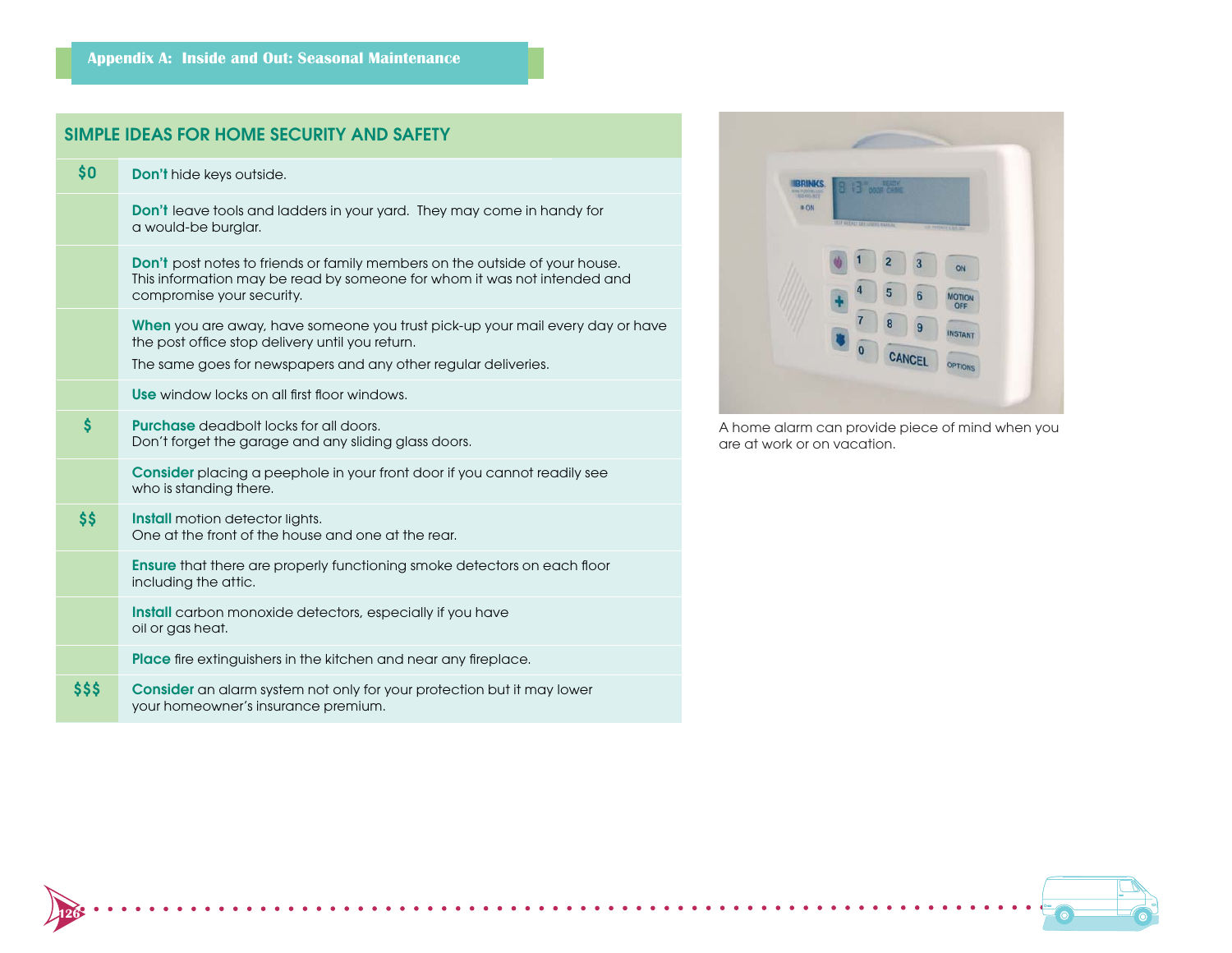## HOMEOWNER'S ENHANCEMENT GUIDE

Appendix B: Glossary and Resources

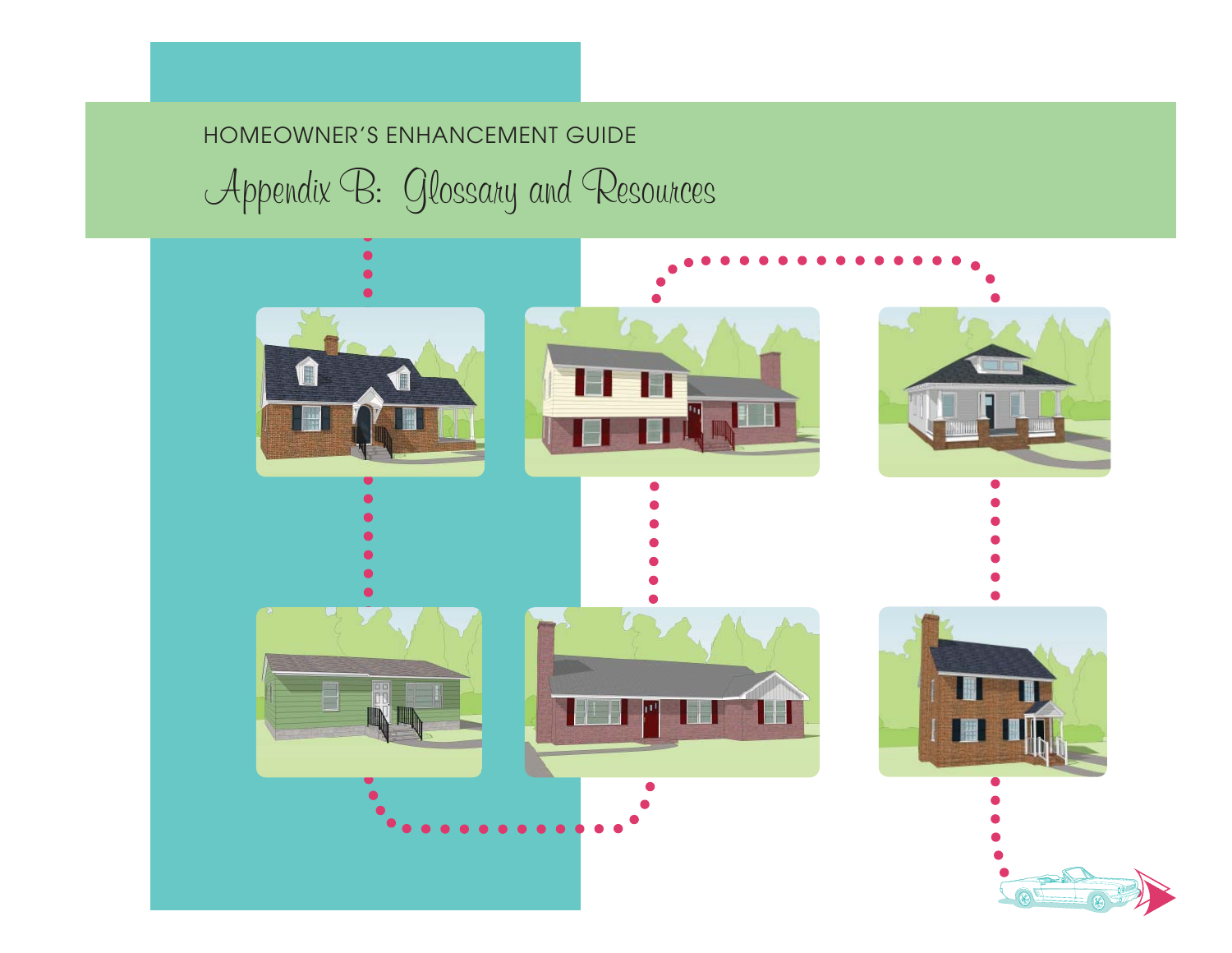## **GLOSSARY**

**ADDITION.** A new part such as a wing, ell, or porch added to an existing building or structure.

**AGING IN PLACE.** The ability to remain in your current residence as your circumstances change, especially in regard to mobility factors.

**ALLIGATORING.** A condition of paint failure that occurs when the layers crack in a pattern that resembles the skin of an alligator.

**ALTERATION.** Any change, modification, or addition to the exterior of any building or structure or any part thereof.

**BATTERED PIER.** A pier that tapers from the bottom up so that the top dimension is smaller than the bottom dimension. Often associated with the Craftsman style.

**BAY.** A part of a structure defined by vertical divisions such as adjacent columns or piers.

#### **BUILDING SETBACK.** See **SETBACK**.

**BAY WINDOW.** Fenestration that projects from an exterior wall surface and often forms a recess in the interior space.

**BOND.** The arrangement of bricks (headers and stretchers) within a wall.

**BRACKET.** A wooden or stone decorative support mounted beneath a projecting floor, window, or cornice.

**BROKEN PEDIMENT.** A pediment where the sloping sides do not meet at the apex but instead return, creating an opening that sometimes contains an ornamental vase or similar form on a pedestal.

**CASEMENT WINDOW.** Windows that are hinged at the side and open outwards.

**CASING.** Flat or molded trim; the visible, finished framing around a door or window or encasing a post or beam.

**CAULKING.** A non-hardening putty used to seal the joint at an intersection of two different materials.

**CEMENTITIOUS SIDING.** Also referred to as fiber-cement siding, it is made from portland cement, ground sand, wood fiber, and in some instances, clay. Available in a variety of historic siding profiles and shingle patterns it is more resistant to rot and insect damage than wood.

**CLAPBOARD.** Horizontally laid wooden boards that taper from the bottom to the top.

**CLADDING.** Any exterior wall covering, including masonry.

**CLASSICAL.** Pertaining to the architecture of Greece and Rome, or to the styles inspired by this architecture.

**CLIPPED GABLE ROOF.** A roof type in which the gable ends are cut back at their peaks and a small roof section is added to create an abbreviated hipped form. Also called a jerkinhead roof.

**COLUMN.** A vertical support, usually supporting a member above.

**CORNERBOARD.** The vertical board that is found at the corners of a building and covers the seam made by horizontal siding boards.

**CORNICE.** The upper, projecting part of a classical entablature or a decorative treatment of the eaves of a roof.

**CRAWL SPACE.** The space located beneath the first floor. The space has not been fully excavated and is often used for mechanical equipment.

**DAMPER.** The device in a chimney or duct that regulates airflow.

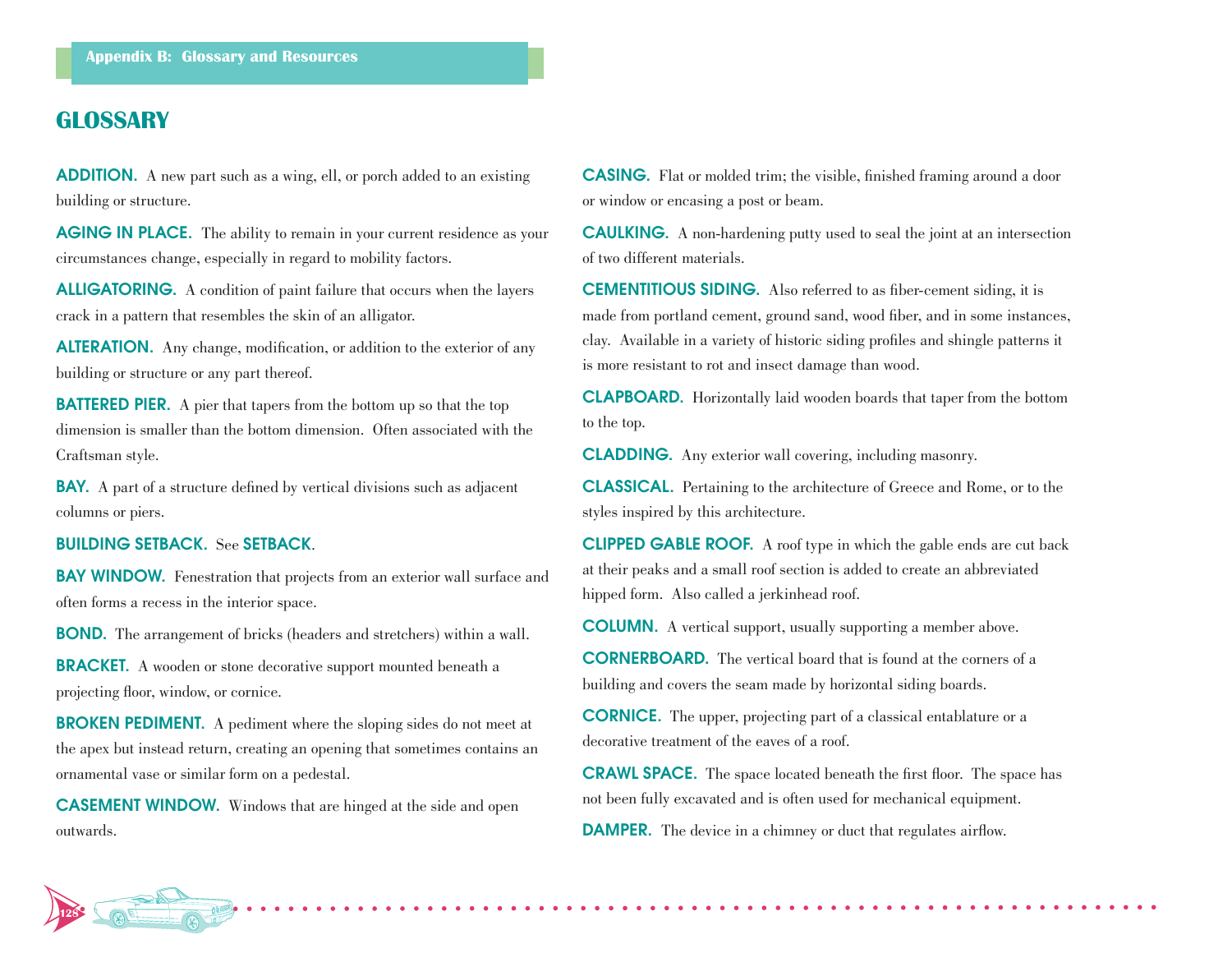**DECIDUOUS.** Trees or shrubs that lose their leaves seasonally.

**DENTILS.** Small square blocks found in series on many cornices and moldings.

**DORMER.** A small window with its own roof projecting from a sloping roof.

**DOUBLE-HUNG SASH.** A type of window with lights (or windowpanes) on both upper and lower sashes, which move up and down in vertical grooves one in front of the other.

**DOWNSPOUT.** A pipe for directing rain water from the roof or gutter to the ground.

**EAVE.** The lower edge of the roof that extends past the walls.

**ELL.** An secondary extension or wing of a building at right angles to the length of the main structure.

**FACADE.** The front face or elevation of a building.

**FASCIA.** The horizontal member which serves as the outer edge of the eave.

**FLASHING.** Pieces of metal used for waterproofing roof joints, masonry walls, and windows.

**FOUNDATION.** The base of a building that sits directly on the ground.

**FOUNDATION PLANTINGS.** Plantings close to the house that help frame the house and anchor it to its site.

**GABLE.** The triangular face at the end of a gable roof.

**GABLE RETURN.** A gable end with the majority of the pediment removed leaving only two small sections meant to emphasize the corners of the gable.

**GABLE ROOF.** A pitched roof in the shape of a triangle.

**GAMBREL ROOF**. A roof in which the angle of pitch changes part way between the ridge and eaves.

**GLAZING.** Another term for glass or other transparent material used in windows.

**GROUNDCOVER.** Plants that grow low to the ground, help the soil to retain moisture, and conceal bare earth.

**HIPPED ROOF.** A roof with slopes on all four sides. They are more common on older houses than on those built after 1940.

**INFILL BUILDING.** A new structure built in a block or row of existing buildings.

**LIGHT.** A section of a window; the glass or pane.

**LINTEL.** A horizontal beam over an opening, carrying the weight of the wall.

**MOLDING.** Horizontal bands having either rectangular or curved profiles, or both, used for transition or decorative relief.

**PEDESTAL.** The lowest portion of a column, composed of a base, dado, and cap. Also may be an unadorned block.

**PEDIMENT.** A triangular section framed by a horizontal molding on its base and two raking (sloping) moldings on each of its sides. Used as a crowning element for doors, porticos, and windows.

**PERMEABLE PAVEMENT.** The use of materials and installation techniques that allow the movement of air and water and reduce runoff.

**PERVIOUS PAVEMENT.** See Permeable Pavement.

**PIER.** An upright structure of masonry, wood or other material serving as a principal support.

**PILASTER.** A pier attached to a wall with a shallow depth and sometimes treated as a classical column with a base, shaft, and capital.

**129**

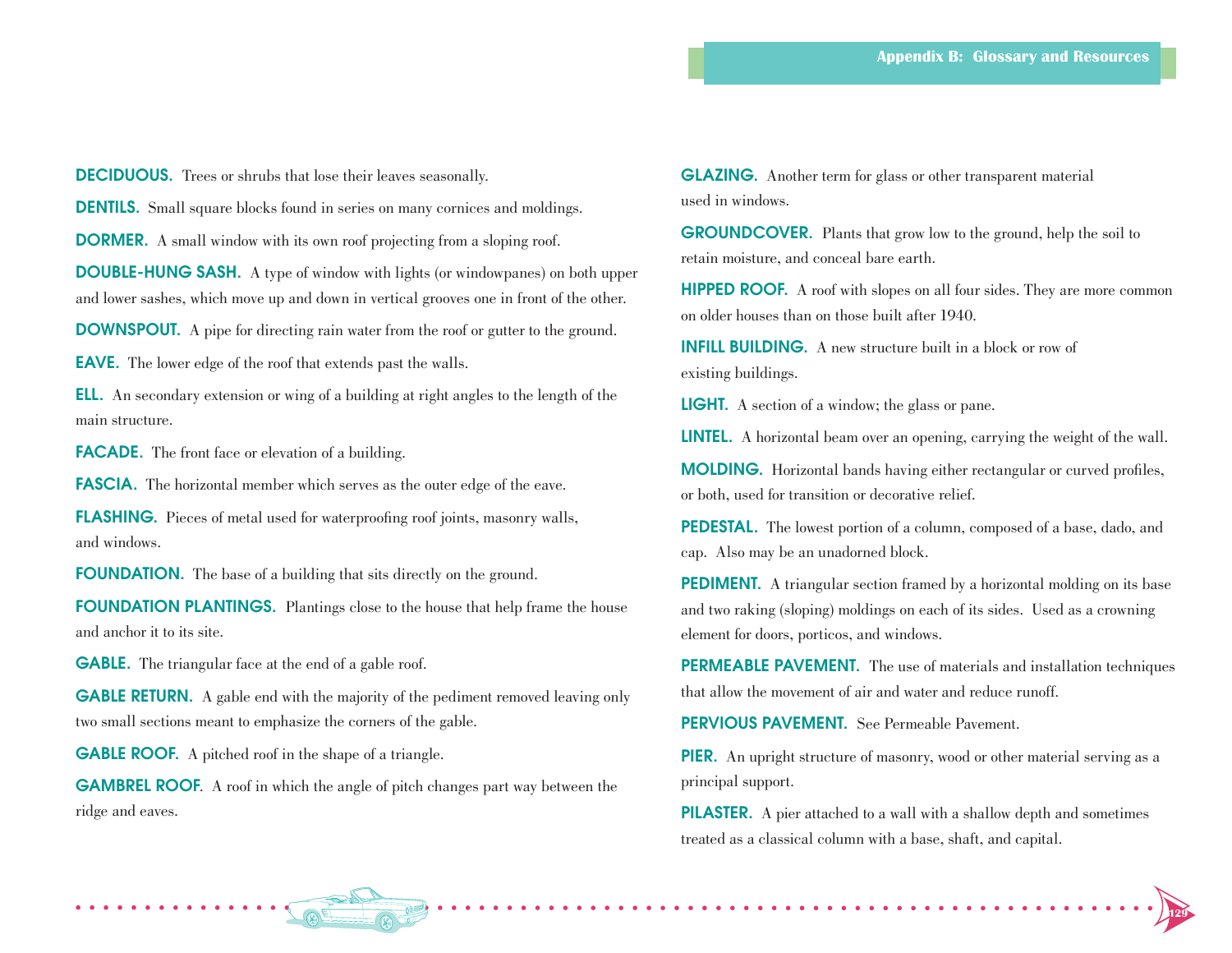### **GLOSSARY,** continued

**PITCH.** The degree of slope of a roof.

**POINTING.** Filling the mortar joint between two bricks.

**PORCH.** A covered entrance space projecting from or integrated into the facade of a building.

**PORTICO.** An entrance porch often supported by columns and sometimes topped by a pedimented roof; can be open or partially enclosed.

**PRIMER.** A base coat used prior to painting to prepare a surface.

**R-VALUE.** The ability of a material, such as insulation, to impede heat flow.

**RAFTER.** A sloped roof beam that supports the roof covering.

**RAFTER TAIL.** The portion of a rafter that extends beyond the exterior wall to support the eave.

**RAIN BARREL.** A tank or other container, often attached to a gutter downspout, that is used to collect and store rainwater for non-drinking uses.

**RAISED BEDS.** An above ground enclosure filled with soil that can be placed in a yard, or on a deck or patio to grow flowers or vegetables. At an appropriate level, such beds can reduce the need to kneel or bend over and, therefore, can be used by those with arthritis and other functional limitations.

**REPOINT.** To remove old mortar from courses of masonry and replace it with new mortar.

**REVEAL.** The depth of wall thickness between its outer face and a window or door set in an opening.

**RIBBON DRIVEWAY.** Two parallel strips of paved area separated by a grass median.

**RISING DAMP.** A condition in which moisture from the ground rises into the walls of a building.

**130**

**SASH.** The movable part of a window that hold the glass.

**SETBACK.** The distance between a building and the front, side or rear property line.

**SHED ROOF.** A simple roof form consisting of a single inclined plane.

**SHUTTER.** A hinged panel that covers a door or window opening.

**SIDELIGHTS.** Narrow windows flanking a door.

**SILL.** The horizontal water-shedding member at the bottom of a door or window.

**SPALLING.** A condition in which pieces of masonry split off from the surface, usually caused by weather.

**STANDING-SEAM METAL ROOF.** A roof where long narrow pieces of metal are joined with raised seams.

**STOOP.** A platform, generally connected to a short series of steps, that bridges the area between grade level and an entrance.

**SUSTAINABILITY.** The consideration of how consumption impacts the availability of resources and impacts the future of limited natural resources.

**SYNTHETIC SIDING.** Any siding made of vinyl, aluminum, or other material to resemble a variety of authentic wood siding types.

**TRANSOM.** The window area above a door.

**U-VALUE.** A measure of how well a material allows heat to pass through. The lower the number the better the material insulates.

**VERTICAL GARDENING.** Growing plants on trellises and arbors to maximize limited space, provide shaded areas, and screening.

**WALL DORMER.** A dormer that is flush with the facade of the building.

**ZONE 7.** A U. S. Department of Agriculture determined climate zone. Zone 7 hardiness means a plant can survive 0 to 10 degrees Fahrenheit.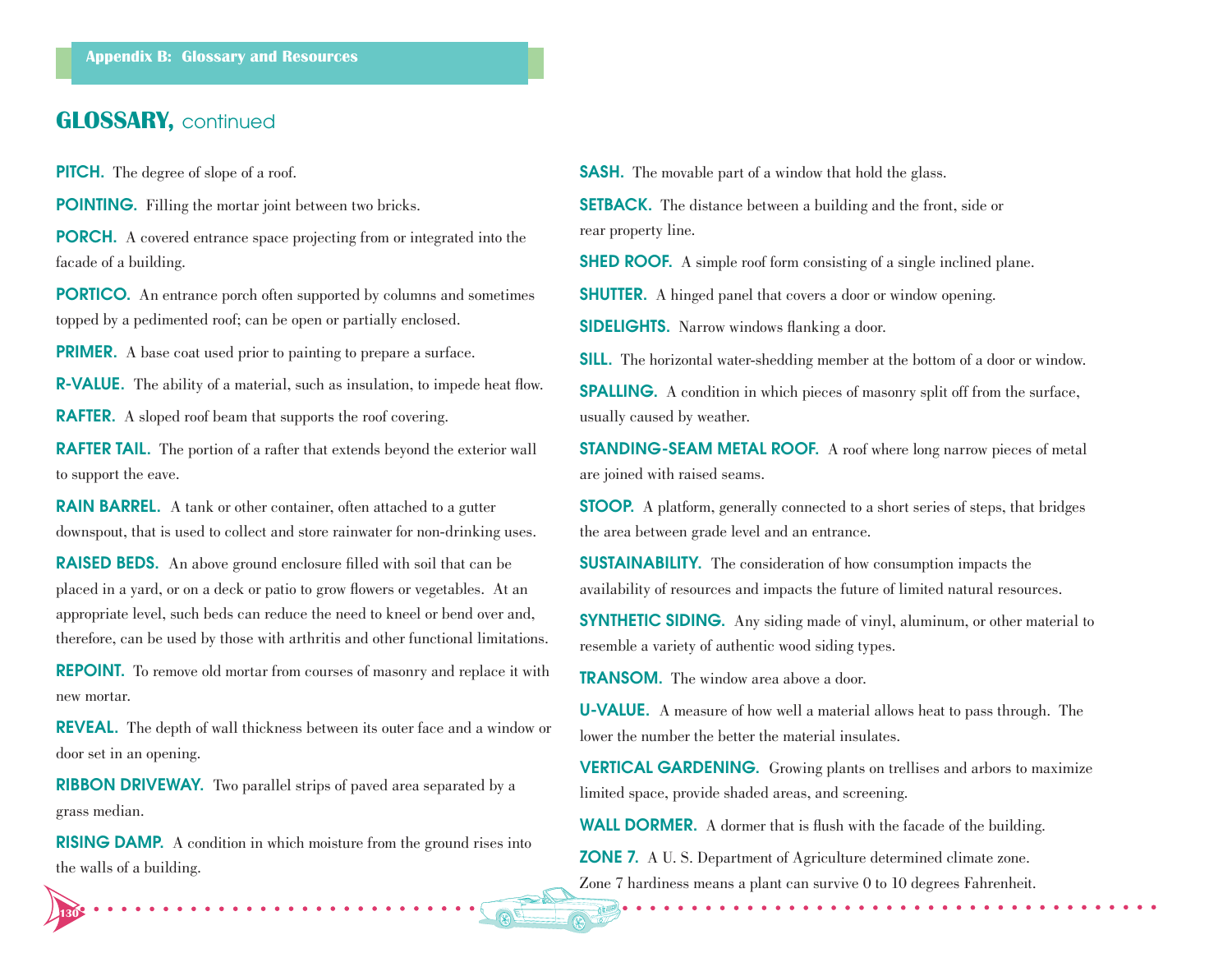## **RESOURCES**

#### **ONLINE RESOURCES**

American Association of Retired Persons (AARP) — **www.aarp.org** American Institute of Architects — http://architectfinder.aia.org/ Alliance to Save Energy — **www.ase.org** American Society of Interior Designers — **www.asid.org** Better Business Bureau — **www.richmond.bbb.org** Cellulose Insulation Manufacturers Association — **www.cellulose.org** Certified Aging In Place Specialists — www.nahb.org/caps Consumer Guide to Home Energy Savings **www.aceee.org/consumerguide/**County of Henrico (Permit Center, Community Revitalization, Extension Service, Recycling Centers) — **www.henrico.us**Database of State Incentives for Renewables  $\&$  Efficiency **www.dsireusa.org** Energy Efficient Windows Collaborative  $(EWC)$  www.efficientwindows.org/ Energy Efficient Building Association (EBBA) — **www.eeba.org** Energy Resource Guide for Virginia — **www.energyguide.ext.vt.edu/** Energy Star — **www.energystar.gov** Federal Energy Efficiency Tax Credits **www.energystar.gov/index.cfm?c=tax\_credits.tx\_index**

Home Builders Association of Virginia — **www.hbav.com** Insulation Contractors Association of America — **www.insulate.org**

Insulation Fact Sheet **www.ornl.gov/sci/roofs+walls/insulation/ins\_01.html** International Code Council — **www.iccsafe.org** Interstate Renewable Energy Council — **www.irecusa.org** Lewis Ginter Botanical Garden — **www.lewisginter.org** Maymont House and Gardens — **www.maymont.org** National Association of Home Builders (NAHB) — **www.nahb.org** National Association of the Remodeling Industry — **www.nari.org** National Audubon Society — **www.audubon.org** National Kitchen and Bath Association — **www.nkba.org/** National Register of Historic Places — **www.nps.gov/nr** National Fenestration Rating Council (NFRC) — **www.nfrc.org** National Institute of Building Sciences **www.nibs.org/betechm.html** NC State University, The Center for Universal Design **www.design.ncsu.edu/cud** Sealing and Insulating Guide **www.energystar.gov/index.cfm?c=diy.diy\_index** Solar Fountains — **www.solarwaterfountains.org** Southface Energy Institute — **www.southface.org** U. S. Department of Energy —

www.energy.gov/energyefficiency/index.htm